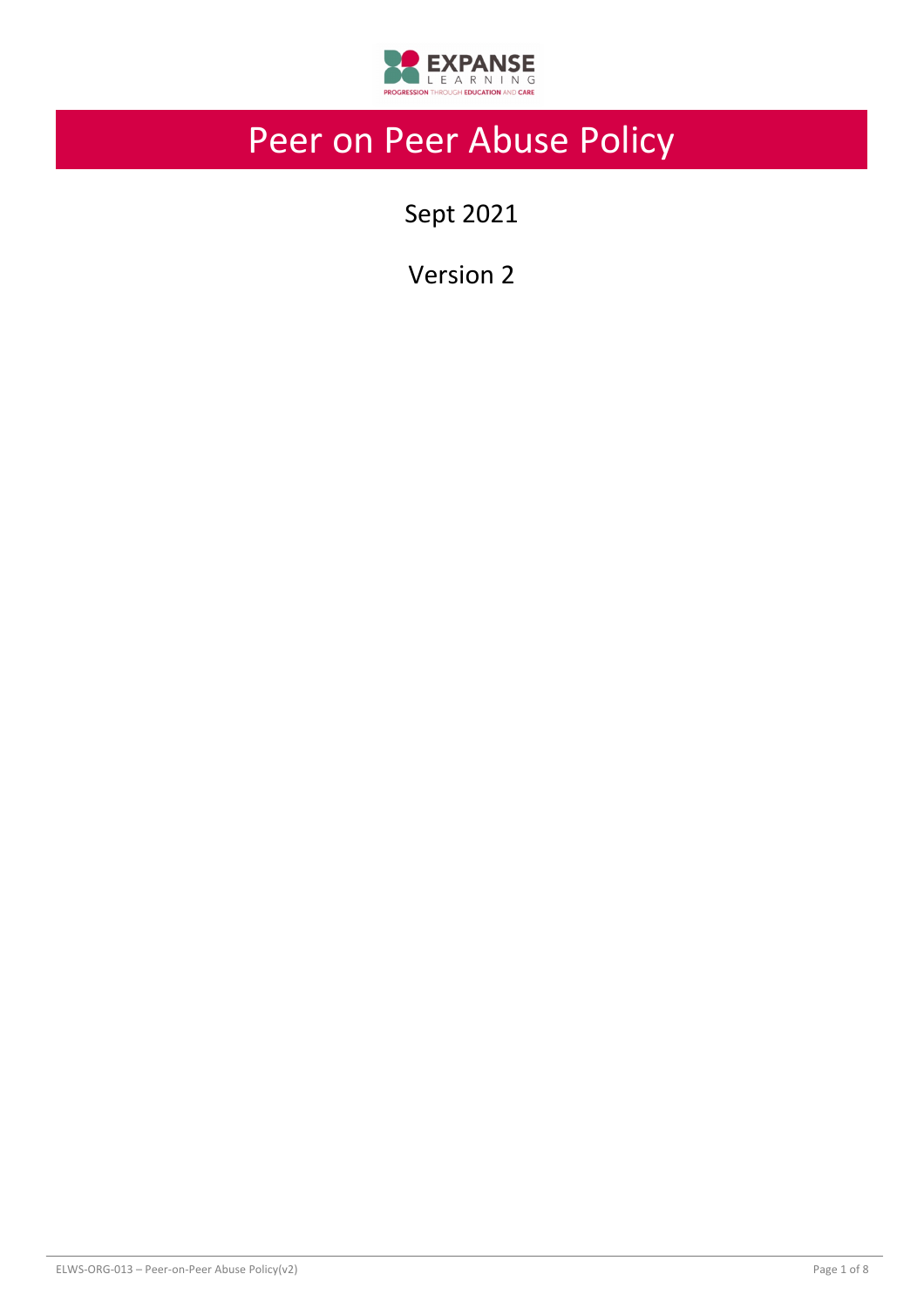## **Contents**

|     | <b>SCOPE</b>                                          |                          |
|-----|-------------------------------------------------------|--------------------------|
| 2.  | CONTEXT, DEFINITION AND FORMS OF 'PEER ON PEER' ABUSE |                          |
| 3.  | <b>RESPONSIBILITY</b>                                 |                          |
| 4.  | PURPOSE OF POLICY                                     |                          |
| 5.  | <b>FRAMEWORK AND LEGISLATION</b>                      | 4                        |
| 6.  | ABUSE AND HARMFUL BEHAVIOUR                           | $\overline{\mathcal{A}}$ |
| 7.  | <b>TYPES OF ABUSE</b>                                 | $\overline{\mathcal{A}}$ |
| 8.  | RECOGNISING PEER ABUSE                                | 6                        |
| 9.  | <b>PREVENTATIVE STRATEGIES</b>                        |                          |
| 10. | WHERE TO GO FOR FURTHER INFORMATION                   | 8                        |
| 11. | <b>MONITORING ARRANGEMENTS</b>                        | 8                        |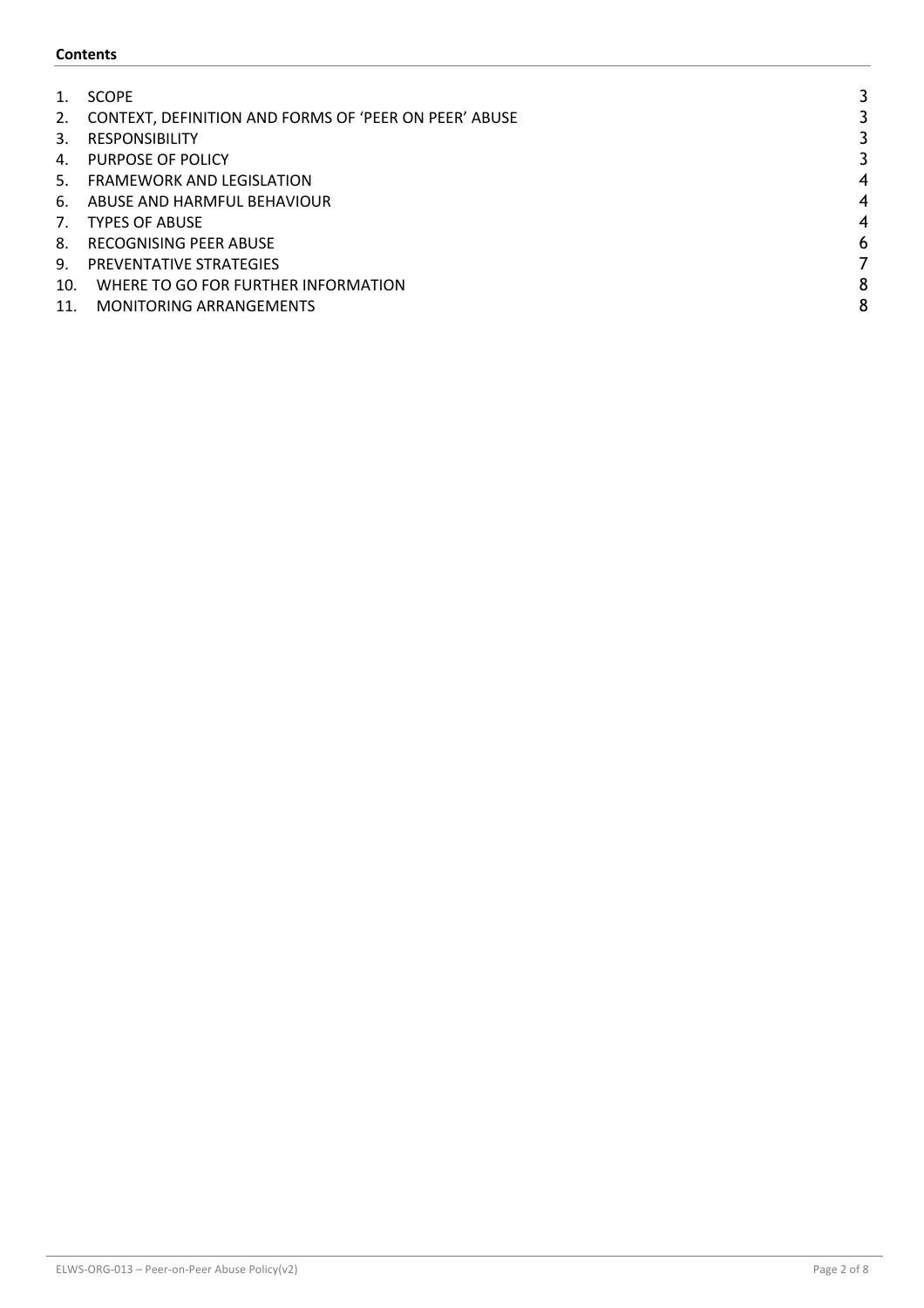# **1. Scope**

This policy applies to all staff at Expanse Learning Wigan School (hereafter the School)

# 2. **Context, Definition and Forms of 'Peer on Peer' Abuse**

Peer abuse is behaviour by an individual or group, intending to physically, sexually or emotionally hurt others. All staff should recognise that children are capable of abusing their peers and be aware of safeguarding issues from peer abuse including:

- o bullying (including cyberbullying, prejudice-based and discriminatory bullying)
- o abuse in intimate personal relationships between peers
- o physical abuse such as hitting, kicking, shaking, biting, hair pulling, or otherwise causing physical harm
- o sexual violence such as rape assault by penetration and sexual assault; (this may include an online element which facilitates, threatens and/or encourages sexual violence)
- o sexual harassment, such as sexual comments, remarks, jokes and online sexual harassment, which may be standalone or part of a broader pattern of abuse
- $\circ$  causing someone to engage in sexual activity without consent, such as forcing someone to strip, touch themselves sexually or to engage in sexual activity with a third party
- $\circ$  upskirting (which is a criminal offence), which typically involves taking a picture under a person's clothing without their permission, with the intention of viewing their genitals or buttocks to obtain sexual gratification, or cause the victim humiliation, distress or alarm and
- $\circ$  consensual and non-consensual sharing of nudes and semi nudes images and or videos(also known as youth produced sexual imagery) and
- o initiation/hazing type violence and rituals (this could include activities involving harassment, abuse or humiliation used as a way of initiating a person into a group and may also include an online element)

## This abuse can:

- $\circ$  Be motivated by perceived differences e.g., on grounds of race, religion, gender, sexual orientation, disability or other differences
- o Result in significant, long lasting and traumatic isolation, intimidation or violence to the victim; vulnerable adults are at particular risk of harm

Children or young people who harm others may have additional or complex needs such as:

- o Significant disruption in their own lives
- o Exposure to domestic abuse or witnessing or suffering abuse
- o Educational under-achievement
- o Involved in crime

Stopping violence and ensuring immediate physical safety is the first priority of any education setting, but emotional bullying can sometimes be more damaging than physical. School staff, alongside their Designated Safeguarding Lead and/or Deputy, have to make their own judgements about each specific case and should use this policy guidance to help.

## **3. Responsibility**

Keeping Children Safe in Education (September 2021) states that **all staff** should be aware that children can abuse other children (often referred to as peer-on-peer abuse) and that it can happen both inside and outside of school and online. It is important that all staff recognise the indicators and signs of peer on peer abuse and know how to identify it and respond to reports.

All staff should understand, that even if there are no reports in our school it does not mean it is not happening, it may be the case that it is just not being reported. As such it is important if staff have any concerns regarding peer-on-peer abuse, they should speak to the designated safeguarding lead (or deputy) immediately.

It is essential that all staff understand the importance of challenging inappropriate behaviours between peers, many of which are listed below, that are actually abusive in nature. Downplaying certain behaviours, for example dismissing sexual harassment as "just banter", "just having a laugh", "part of growing up" or "boys being boys" can lead to a culture of unacceptable behaviours, an unsafe environment for children and in worst case scenarios a culture that normalises abuse leading to children accepting it as normal and not coming forward to report it.

## **4. Purpose of Policy**

The purpose of this policy is to explore some forms of peer-on-peer abuse. The policy also includes a planned and supportive response to the issues. At the School we have the following policies in place that should be read in conjunction with this policy: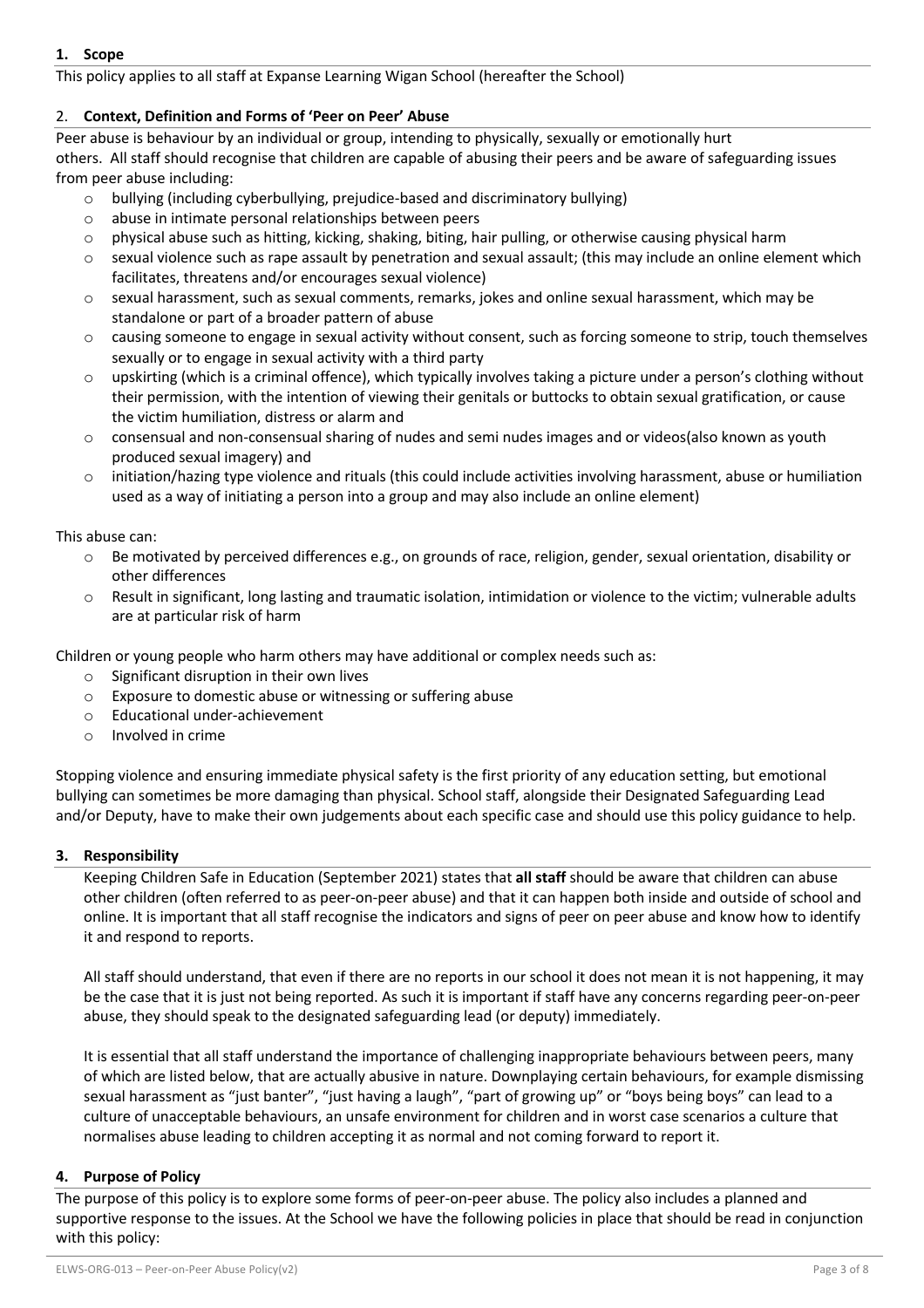- o Anti-Bullying Policy
- o Safeguarding and Child Protection Policy
- o Sexual violence/sexual harassment Policy
- o Behaviour Policy

# **5. Framework and Legislation**

This policy is supported by the key principles of the Children's Act, 1989 that the child's welfare is paramount. Another key document is Working Together, 2018, highlighting that every assessment of a child, 'must be informed by the views of the child'. (Working Together, 2018:21) This is echoed by Keeping Children Safe in Education, 2021 and Sexual Violence and sexual harassment between children in schools and colleges, 2021.

#### **6. Abuse and harmful behaviour**

It is necessary to consider:

- o what abuse is and what it looks like
	- o how it can be managed
	- $\circ$  what appropriate support and intervention can be put in place to meet the needs of the individual
	- $\circ$  what preventative strategies may be put in place to reduce further risk of harm

Abuse is abuse and should never be tolerated or passed off as 'banter' or 'part of growing up'.

- o Children are vulnerable to abuse by their peers. Such abuse should be taken as seriously as abuse by adults and should be subject to the same child protection procedures.
- o Staff should not dismiss abusive behaviour as normal between young people and should not develop high thresholds before taking action.
- $\circ$  Staff should be aware of the potential uses of information technology for bullying and abusive behaviour between young people.
- $\circ$  Staff should be aware of the added vulnerability of children and young people who have been the victims of violent crime (for example mugging), including the risk that they may respond to this by abusing younger or weaker children.

The alleged perpetrator is likely to have considerable unmet needs as well as posing a significant risk of harm to other children. Evidence suggests that such children may have suffered considerable disruption in their lives, may have witnessed or been subjected to physical or sexual abuse, may have problems in their educational development and may have committed other offences. They may therefore be suffering, or be at risk of suffering, significant harm and be in need of protection. Any long- term plan to reduce the risk posed by the alleged perpetrator must address their needs.

## **7. Types of abuse**

There are many forms of abuse that may occur between peers and this list is not exhaustive. Each form of abuse or prejudiced behaviour is described in detail followed by advice and support on actions to be taken.

## **Physical abuse**

This may include hitting, kicking, nipping/pinching, shaking, biting, hair pulling, or otherwise causing physical harm to another person. There may be many reasons why a child harms another and it is important to understand why a young person has engaged in such behaviour, including accidently before considering the action or punishment to be undertaken.

## **Sexual violence and sexual harassment**

This must always be referred immediately to the Designated Safeguarding Lead. The DSL will follow the school Safeguarding and Child Protection Policy and the Sexual Violence/Sexual Harassment Policy.

Sexual violence and sexual harassment can occur between two children of any age and sex. It can also occur through a group of children sexually assaulting or sexually harassing a single child or group of children.

Sexually harmful behaviour from young people is not always contrived or with the intent to harm others. There may be many reasons why a young person engages in sexually harmful behaviour and it may be just as distressing to the young person who instigates it as to the young person it is intended towards.

Sexually harmful behaviour may include:

- o inappropriate sexual language
- o inappropriate role play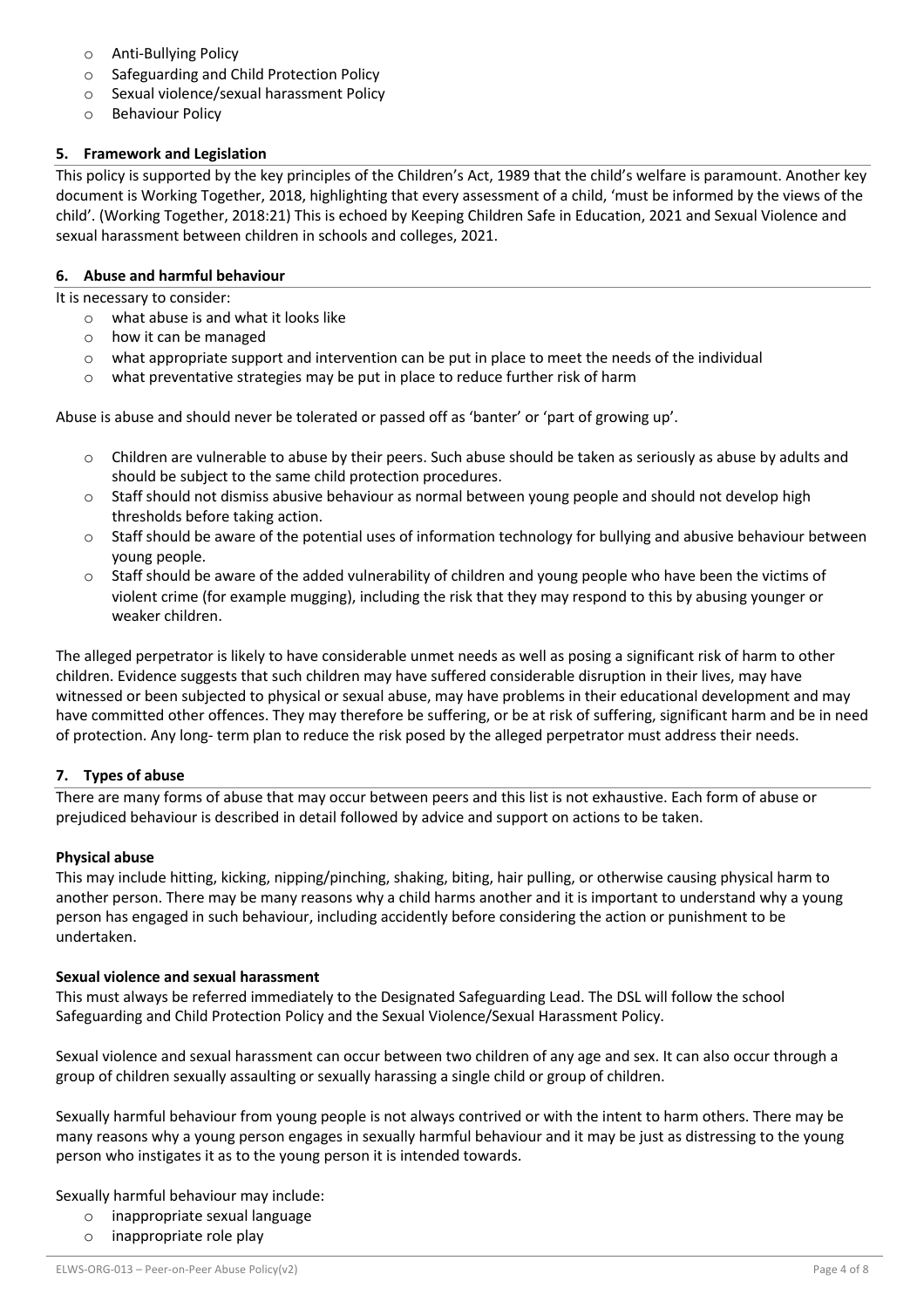- o sexual touching
- o sexual assault/abuse.

Staff should be aware of the importance of:

- o making clear that sexual violence and sexual harassment is not acceptable, will never be tolerated and is not an inevitable part of growing up
- o not tolerating or dismissing sexual violence or sexual harassment as "banter", "part of growing up", "just having a laugh" or "boys being boys"; and
- o challenging behaviours (potentially criminal in nature), such as grabbing bottoms, breasts and genitalia, flicking bras and lifting up skirts. Dismissing or tolerating such behaviours risks normalising them.

# **Bullying**

Bullying is unwanted, aggressive behaviour among school aged children that involves a real or perceived power imbalance. The behaviour is repeated, or has the potential to be repeated, over time. Both young people who are bullied and who bully others may have serious, lasting problems. In order to be considered bullying, the behaviour must be aggressive and include:

- o An Imbalance of Power: Young people who bully use their power—such as physical strength, access to embarrassing information, or popularity—to control or harm others. Power imbalances can change over time and in different situations, even if they involve the same people.
- o Repetition: Bullying behaviours happen more than once or have the potential to happen more than once. Bullying includes actions such as making threats, spreading rumours, attacking someone physically or verbally or for a particular reason e.g., size, hair colour, gender, sexual orientation, and excluding someone from a group on purpose.

## **Online Bullying / Cyber bullying**

Online Bullying / Cyberbullying is the use of technology (social networking, messaging, text messages, e-mail, chat rooms etc.) to harass threaten or intimidate someone for the same reasons as stated above.

Online bullying can take many forms:

- o Abusive or threatening texts, emails or messages
- o Posting abusive comments on social media sites
- o Sharing humiliating videos or photos of someone else
- o Stealing someone's online identity
- o Spreading rumours online
- o Trolling sending someone menacing or upsetting messages through social networks, chatrooms or games
- o Developing hate sites about another person
- o Prank calls or messages
- o Group bullying or exclusion online
- o Anonymous messaging
- o Encouraging a young person to self-harm
- o Pressuring children to send sexual messages or engaging in sexual conversations

## **Sharing nudes and semi nudes**

This term relates to the sending of indecent images, videos and/or written messages with sexually explicit content; these are created and sent electronically. They are often 'shared' via social networking sites and instant messaging services. This must always be referred immediately to the Designated Safeguarding Lead.

## DSL will follow the UKCCIS: Sharing of nudes and semi-nudes December 2020.

https://assets.publishing.service.gov.uk/government/uploads/system/uploads/attachment\_data/file/1008443/UKCIS\_sha ring\_nudes\_and\_semi\_nudes\_advice\_for\_education\_settings\_\_Web\_accessible\_.pdf

## **Initiation/Hazing**

Hazing is a form of initiation ceremony which is used to induct newcomers into an organisation such as a private school, sports team etc. There are a number of different forms, from relatively mild rituals to severe and sometimes violent ceremonies. The ceremony welcomes newcomers by subjecting them to a series of trials which promote a bond between them. After the hazing is over, the newcomers also have something in common with older members of the organisation, because they all experienced it as part of a rite of passage. Many rituals involve humiliation, embarrassment, abuse, and harassment.

## **Prejudiced Behaviour**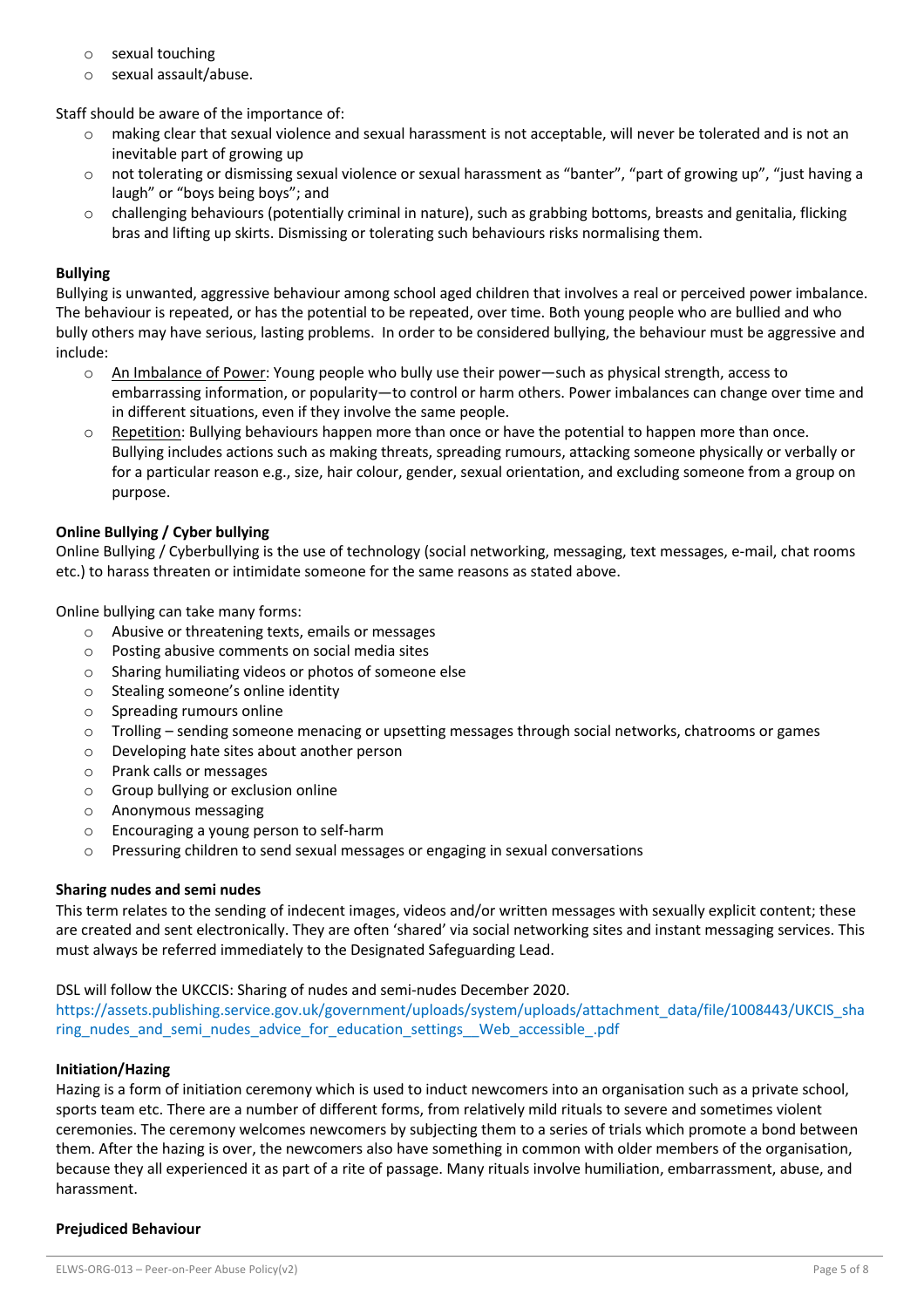The term prejudice-related bullying refers to a range of hurtful behaviour, physical or emotional or both, which causes someone to feel powerless, worthless, excluded or marginalised, and which is connected with prejudices around belonging, identity and equality in wider society – for example disabilities and special educational needs, ethnic, cultural and religious backgrounds, gender, home life, (for example in relation to issues of care, parental occupation, poverty and social class) and sexual identity.

## **Teenage relationship abuse**

Teenage relationship abuse is a pattern of actual or threatened acts of physical, sexual, and/or emotional abuse, perpetrated by an adolescent (between the ages of 13 and 18) against a current or former partner. Abuse may include insults, coercion, social sabotage, sexual harassment, threats and/or acts of physical or sexual abuse. The abusive teen uses this pattern of violent and coercive behaviour, in a heterosexual or same gender relationship, in order to gain power and maintain control over the partner. This abuse may be child sexual exploitation.

#### **Upskirting**

Up skirting typically involves taking a picture under a person's clothing without them knowing, with the intention of viewing their genitals or buttocks to obtain sexual gratification, or cause the victim humiliation, distress or alarm.

#### **Expected staff action**

Staff should consider the seriousness of the case and make a quick decision whether to inform the Designated Safeguarding Lead immediately before taking any further in-school actions. If in doubt always inform the DSL or an appropriate member of the SLT.

## **8. Recognising peer abuse**

An assessment of an incident between peers should be completed and consider:

- o Chronological and developmental ages of everyone involved
- o Difference in their power or authority in relation to age, race, gender, physical, emotional or intellectual vulnerability
- o All alleged physical and verbal aspects of the behaviour and incident
- o Whether the behaviour involved inappropriate sexual knowledge or motivation
- o What was the degree of physical aggression, intimidation, threatening behaviour or bribery?
- o The effect on the victim
- o Any attempts to ensure the behaviour and incident is kept a secret
- o The child or young person's motivation or reason for the behaviour, if they admit that it occurred
- o Whether this was a one-off incident, or longer in duration

It is important to deal with a situation of peer abuse immediately and sensitively. It is necessary to gather the information as soon as possible to get the true facts. It is equally important to deal with it sensitively and think about the language used and the impact of that language on both the children and the parents when they become involved. Avoid language that may create a 'blame' culture and leave a child labelled.

Staff will talk to the children in a calm and consistent manner. Staff will not be prejudiced, judgmental, dismissive or irresponsible in dealing with such sensitive matters.

#### **Initial response**

• Any direct disclosure by a pupil of abuse should be taken very seriously and managed sensitively. Basic principles of listening sensitively, providing reassurance, not asking leading questions and not guaranteeing confidentiality should be remembered.

• The pupil will be reassured that they are being taken seriously and that they will be supported and kept safe. They will never be given the impression that they are creating a problem by making a disclosure nor will they ever be made to feel ashamed for making a report.

- The response to all incidents should be conducted in line with the Safeguarding and Child Protection Policy.
- Any incident should be referred to the DSL/DSO without delay.

• The DSL/DSO should meet with staff involved and there should be subsequent interviews with the young people involved, if appropriate.

• If the incident involves the sharing of nudes or semi-nudes, the UK Council for Internet Safety (UKCIS) guidance 'Advice for education settings, responding to incidents and safeguarding children and young people' will be referred to.

#### **Investigation**

• The DSL/DSO will decide if further information is required in order to decide on the best response.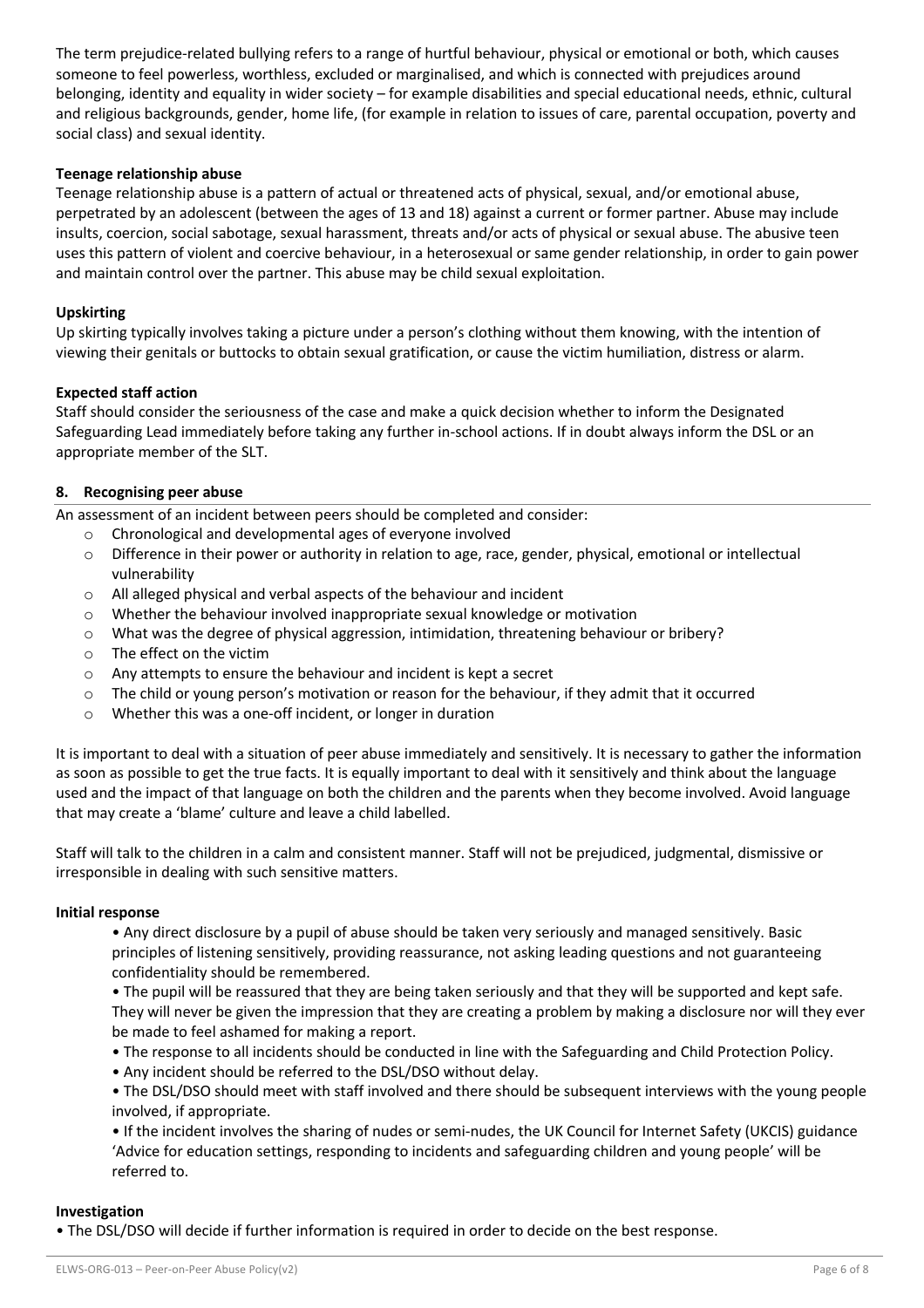• Staff should be asked to provide relevant facts about the circumstances of pupils involved which could influence the decisions of the DSL/DSO.

• In incidents that involve young people not at Expanse School, the DSL will decide if there is a need to contact another school, college, setting or individual.

• If it is felt that there is 'reasonable cause to suspect that' the victim is 'suffering, or likely to suffer, significant harm', it might be appropriate to temporarily educate in an alternative class/setting the pupil against whom an allegation of abuse has been made whilst the investigation is carried out.

• When necessary, the DSL will take advice from Children's Social Care and or the Police on the investigation of such allegations and will take all appropriate action to ensure the safety and welfare of all pupils involved, including the pupil or pupils accused of abuse.

• If a pupil against whom an allegation of abuse has been made is required to be interviewed by the police, then the pupil will be supported during the interview by an appropriate adult.

# **Risk Assessment and Referral**

• The DSL will assess the risk presented by the incident to the pupil/pupils involved and, in conjunction with the Head teacher, will decide whether a referral to the police or social services is required, or whether to proceed using the School's internal support systems. The school may also choose a consequence such as exclusion or internal exclusion for a period of time to allow the young person to reflect on their behaviour, or, if required, Early Help from our local network of supporting services as outlined in the Safeguarding and Child Protection Policy.

• Parents should be informed at an early stage and involved in the process unless there is good reason to believe that involving parents would put the young person at risk of harm.

• At any point in the process, if there is a concern a young person has been harmed, or is at risk of serious harm, a referral should be made to Children's Social Care and or the Police. Any staff member can make such a referral but should inform the DSL as soon as possible that a referral has been made.

## **Recording Process and Outcomes**

• Notes should be made of all conversations and meetings to do with any incident of peer on peer abuse. Formal written records should be completed immediately or within 24 hours via Pastoral/Safeguarding event on Databridge. Records should include date, time, place, persons involved, nature of disclosure and any relevant details. Records of all safeguarding concerns are managed by the DSL.

• The DSL will offer ongoing support in the best interests of the pupils in our care and action may need to be co-ordinated where there is a wider investigation involving Children's Social Care and/or the Police.

## After care

It is important that following the incident the young people involved continue to feel supported and receive help even if they have stated that they are managing the incident.

Sometimes the feelings of remorse, regret or unhappiness may occur at a much later stage than the incident. It is important to ensure that the young people do not engage in any further harmful behaviour either towards someone else or to themselves as a way of coping (e.g., self-harm). For this reason, regular reviews with the young people following the incident(s) are imperative.

## **9. Preventative Strategies**

Peer on peer abuse can and will occur on any site even with the most robust policies and support processes. It is important to develop appropriate strategies to proactively prevent peer on peer abuse. This school has an open environment where young people feel safe to share information about anything that is upsetting or worrying them.

There is a strong and positive PSHE/SRE/On-Line Safety/PGW curriculum that tackles such issues as prejudiced behaviour and gives children an open forum to talk things through rather than seek one on one opportunities to be harmful to one another.

Staff will not dismiss issues as 'banter' or 'growing up' or compare them to their own experiences of childhood. Staff will consider each issue and each individual in their own right before taking action.

Young people are part of changing their circumstances and, through school council and student voice for example, we encourage young people to support changes and develop 'rules of acceptable behaviour'. We involve students in the positive ethos in school; one where all young people understand the boundaries of behaviour before it becomes abusive.